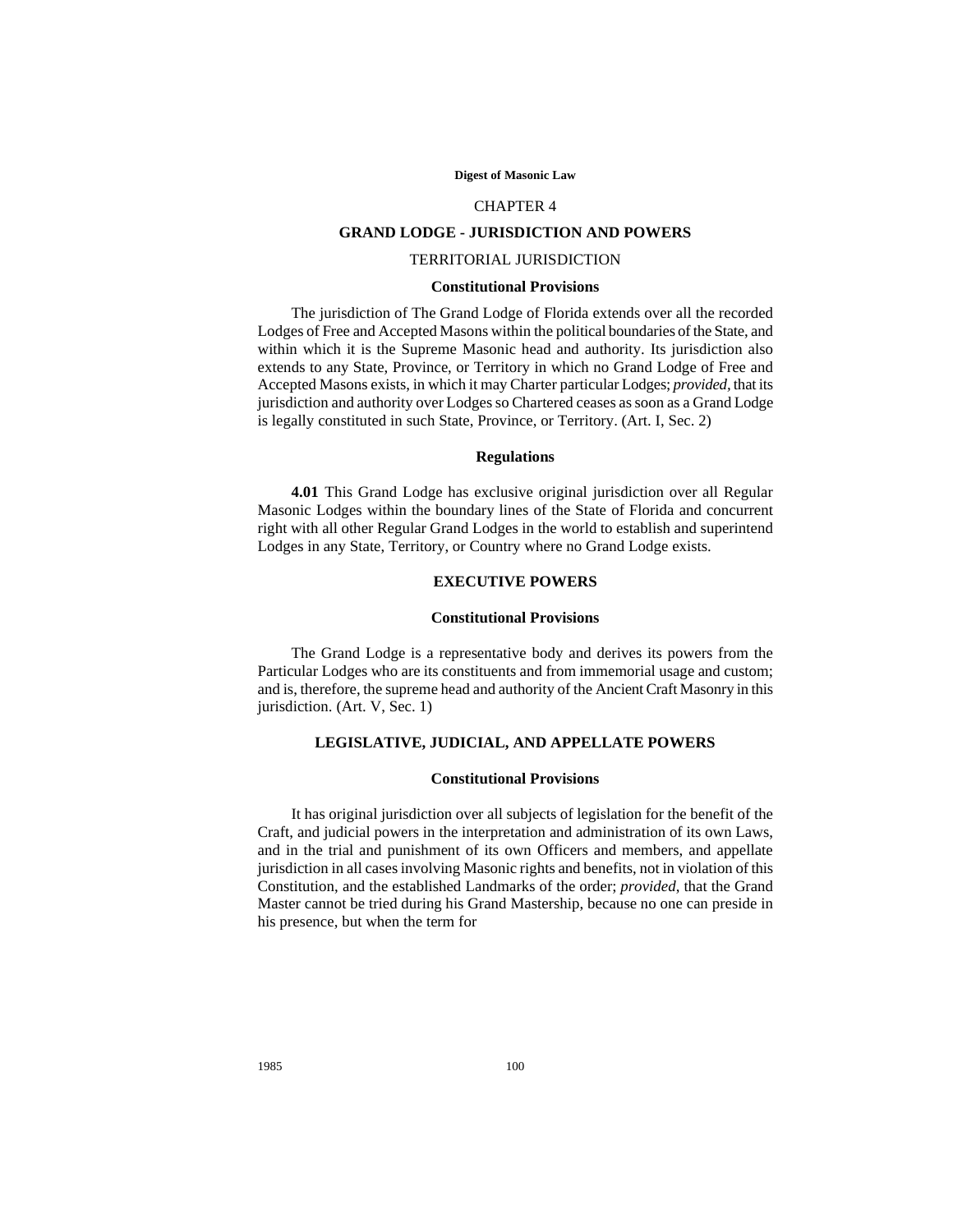which he is elected and installed expires, he may be tried as provided by Grand Lodge Regulations for trial of past Elected Grand Lodge Officers, if charges and specifications be filed against him within one year after the expiration of his Grand Mastership. (1985) (Art. V, Sec. 2)

## **Regulations**

**4.02** The Grand Lodge has exclusive original penal jurisdiction over Elected Grand Lodge Officers for life, and over Masters and Wardens of the Particular Lodges and District Deputy Grand Masters and subordinate Grand Lodge Officers while in office and continuing jurisdiction after expiration of term of office as to offenses committed while in office. (1984)

**4.03** A Particular Lodge has penal jurisdiction as provided in Chapter 44 except as provided in Regulation 4.02. (Amended 1979)

**4.04** The Grand Lodge has appellate jurisdiction in all matters arising in the Particular Lodges.

**4.05** Any act or decision of a Lodge, or Master, may be reviewed by the Grand Lodge, or in the recess of the Grand Lodge, by the Grand Master, subject to the action of the Grand Lodge.

# **POWERS RELATING TO PARTICULAR LODGES**

## **Constitutional Provisions**

The Grand Lodge has the power to constitute new Lodges, and grant Charters or Warrants of Constitution for the same, and has the supervision and approval of the By-Laws of the Particular Lodges, and therefore may adopt a Uniform Code of By-Laws for their government; *provided*, that local Regulations for the benefit of the Craft be not interfered with. (Art. V, Sec. 4)

The Grand Lodge has the power to suspend the Charter of any of the Particular Lodges or of arresting or withdrawing the Charter of any of the Particular Lodges for good cause shown; and when a Lodge forfeits or surrenders its Charter, the Grand Lodge succeeds to all its furniture, jewels,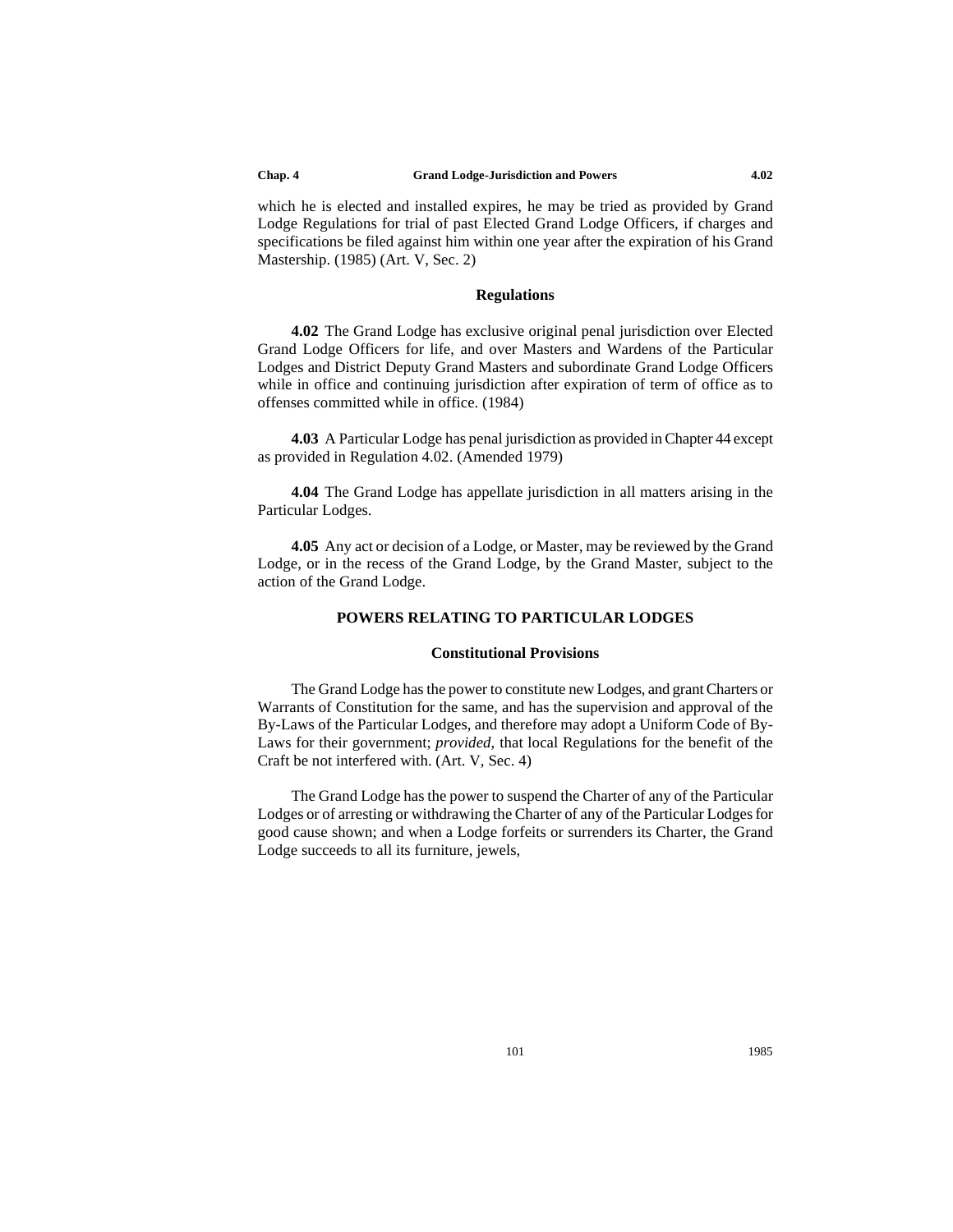funds, books, papers, and other property, and may appoint some proper officer to take charge of the same for the benefit of the Craft; *provided*, that when the Charter of a Lodge is restored, all its furniture, jewels, books, papers, and other property, shall also be restored. (Art. V, Sec. 5)

## **POWERS RELATING TO REVENUE AND FINANCES**

### **Constitutional Provisions**

The Grand Lodge has the power to assess and collect an annual revenue, adequate to its current demands, and to make such other assessments from time to time, and appropriations as may be required for its permanent accommodation, the increase of its library, and the preservation and security of its public proceeds and archives; and to do all other matters and things which, in its wisdom, may be required and necessary for the general benefit of the Craft in the jurisdiction, not prohibited by this Constitution and the Old Landmarks of Freemasonry. (Art. V, Sec. 6)

## **References**

Grand Lodge Revenue and Finances, Chapter 14.

## **POWERS RELATING TO OTHER ORDERS AND ORGANIZATIONS**

### **Regulations**

**4.06** The Grand Lodge of Florida claims and asserts jurisdiction of all Masonic affairs in Florida, including all organizations, whose fundamental or principal predicate for membership is Masonic affiliation for the members of such organizations. Such organizations may not be formed or used for any purpose in violation of any of the laws, principles, or tenets of Freemasonry, nor for the purpose of serving as a forum for the debate of partisan and controversial questions, nor as an agency for the dissemination of propaganda. Such organizations shall not be used, directly or indirectly, for the endorsement of or opposition to the candidacy for office of

1976 102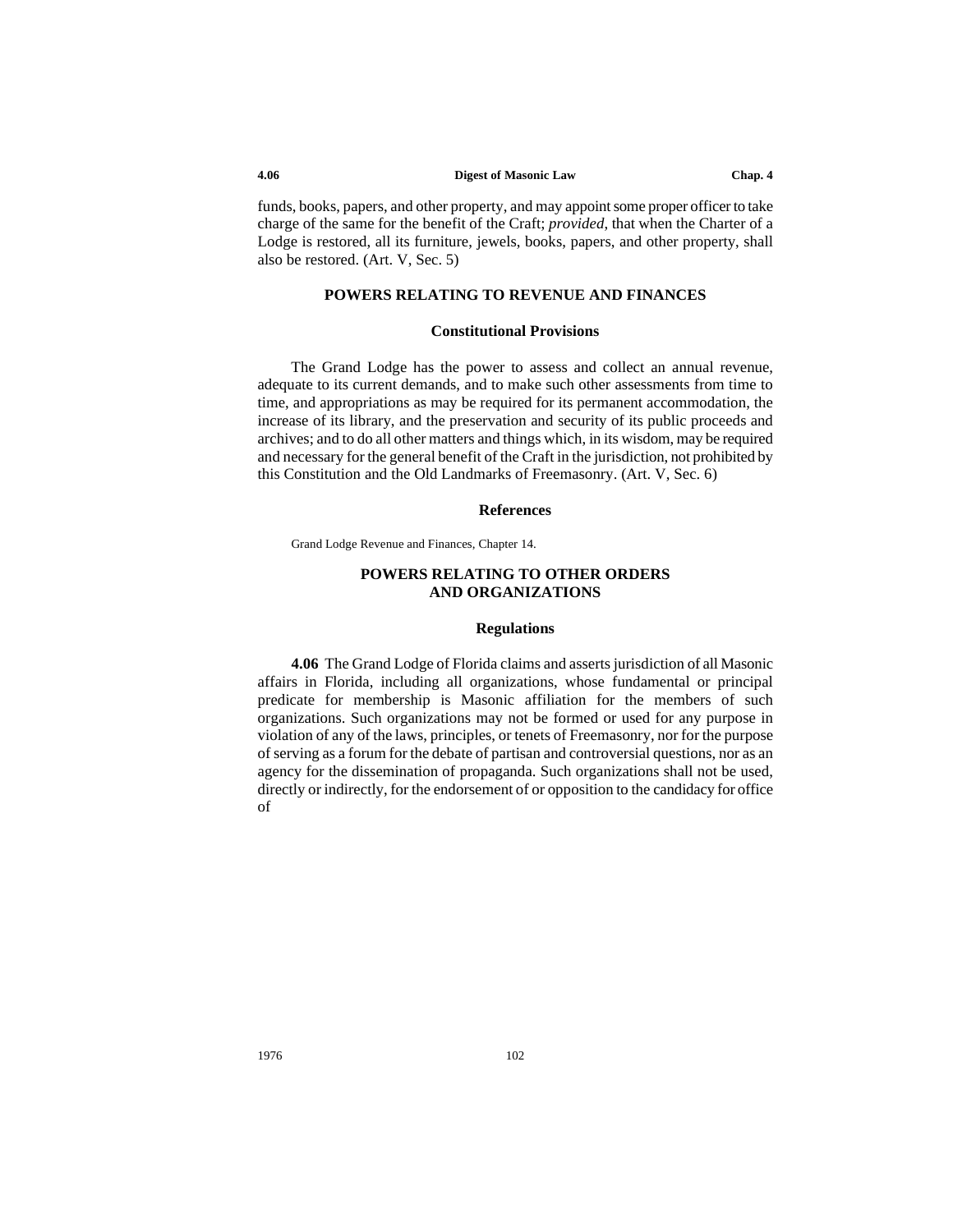any person, nor for supporting or proposing any proposal or program, in the Grand Lodge, any Particular Lodge, or other organization whatever, or in the United States, any State or subdivision thereof.

**4.07** Master Masons of this Grand Jurisdiction are prohibited from petitioning any organization whose fundamental or principal predicate for membership is Masonic Affiliation until they have been Master Masons for at least six (6) months or have passed a satisfactory examination on the catechism of the Third Degree. Organizations exempt from this prohibition shall be the Order of the Eastern Star, the Order of the Amaranth, the White Shrine of Jerusalem, or any recognized Masonic Youth Organization, such as the Rainbow for Girls, the Order of DeMolay, or Job's Daughters. (2001)

**4.08** Every assembly, Lodge, or organization or person claiming to be Masonic, and is not under the charge, control, and protection or recognition of regular and competent Masonic authority, is clandestine.

**4.09** It is not proper for a corporation for profit to use the corporate name "Masonic Temple Corporation," nor any other name that would indicate Masonic connection.

**4.10** No Mason shall be a member or a stockholder of a corporation hereafter formed which predicates its membership therein on Masonic affiliation, unless such corporation is expressly authorized or approved by the Grand Lodge.

**4.11** Members of the Particular Lodges of Florida, in good standing, when temporarily residing outside the Grand Jurisdiction of Florida, may affiliate with or become members of any Masonic Club or other organization sponsored, approved, or Chartered by any other Grand Jurisdiction of Masonry recognized by the Grand Jurisdiction of Florida.

### **Rulings and Decisions**

Order of the Eastern Star is not an Appendant Order of Masonry. (1948 Proc. 194; 1969 Proc. 212)

The White Shrine of Jerusalem is not an Appendant Order of Masonry. (1976 Proc. 102)

This is in regard to the contract between Bahia Temple A.A.O.N.M.S. and Brother Melvin L. Duncan. Having considered the contract and the Masonic Law of this state, Ruling and Decision as follows:

1. The parties know the Masonic Law of this State:

That The Grand Lodge of Florida, F. & A. M., and the Grand Master in the recess of Grand Lodge is the Supreme Authority and that the Landmarks, the Constitution, and Regulations of the Grand Lodge and the lawful Orders of Edicts of the Grand Master are Supreme Masonic Law of this Jurisdiction.

(b) Every Masonic resident in the State of Florida is subject to and bound by his obligation to obey these laws.

102a 2001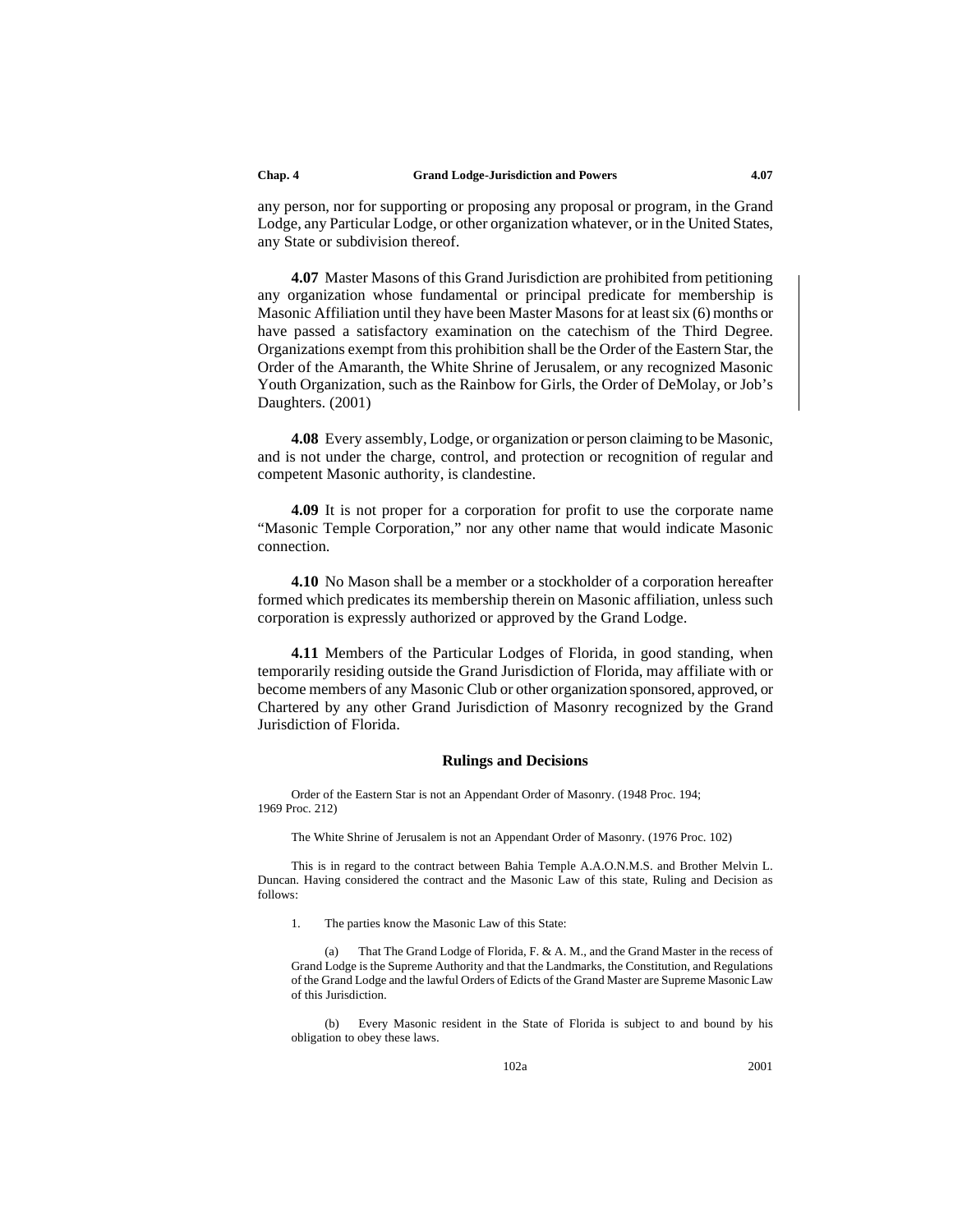#### **4.12 Digest of Masonic Law Chap. 4**

(c) Every Mason is bound to obey every Summons, Order, or Edict issued by proper Masonic Authority.

(d) That no Organization Masonic in character has the power to modify, deny, defy, or obstruct any Summons, Order, or Edict of the Grand Lodge or the Grand Master and no such organization may by contract, agreement, order or directive impair, diminish, or weaken the supreme power of the Grand Lodge in the recess to direct and control all Masonic Fraternal Matters in this State.

2. The contract referred must be construed in the light of the foregoing rules and knowledge of the parties as to the law governing same. No presumption is intended that the parties intended to break Masonic Law or impede any Mason in his compliance with Masonic Law but on the other hand was entered into with full knowledge that the contract could not lawfully be used to allow any Mason in this State to defy, refuse to obey, evade, or avoid full and prompt obeyance and compliance with each and every Order, Edict, Summons, or request for aid, assistance or information made by the Grand Master or his designated representatives.

3. The contract and agreement may be binding upon members of Bahia Temple in their relations one with the other but in no way impairs the power of the Grand Lodge or the Grand Master nor constitutes any reason or excuse for any Mason to fail or refuse to obey fully, completely, and promptly all Summons, Orders, Edicts, or requests for aid and assistance made and issued in the name of the Grand Lodge by any proper and authorized Masonic authority. Any Mason who fails or refuses to promptly obey any and all Orders, Directives, and Summons as issued in the name of the Grand Lodge or any duly constituted Committee, Board, Commission, or Representative of the Grand Lodge or the Grand Master shall be subject to Masonic Discipline. September 12, 1984. (1985 Proc. 91, 325)

### **References**

Chapter 47, Clubs and Similar Organizations

### **MISCELLANEOUS POWERS**

### **Regulations**

**4.12** It is not expedient, or authorized by an existing law, for the Grand Lodge to act as a trustee for the property or estate of a Brother Mason who may desire the same to be held by it and the income to be applied for the benefit of his family after his decease.